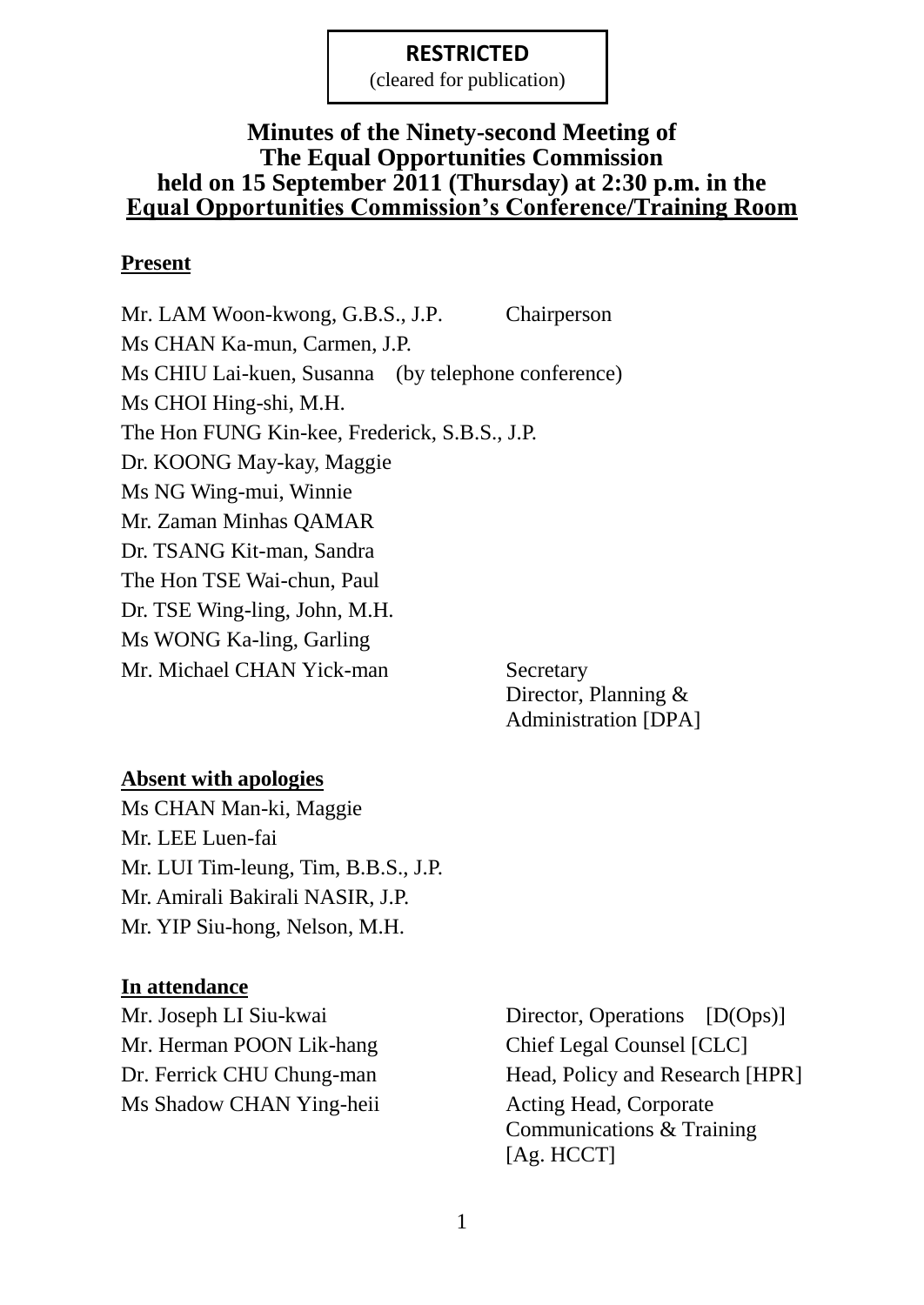(cleared for publication)

Miss Gloria YU Wai-ling Senior Equal Opportunities Officer, Administration & Personnel [SAP]

# **I. Introduction**

1. The Chairperson (C/EOC) welcomed all Commission Members (Members) to the  $92<sup>nd</sup>$  Meeting.

2. C/EOC informed the meeting that apologies for absence were received from Ms CHAN Man-ki, Maggie, Mr. LEE Luen-fai, Mr. LUI Tim-leung, Tim, Mr. Amirali Bakirali NASIR, and Mr. YIP Siu-hong, Nelson, due to clash of meeting schedules/other business engagements. Ms CHIU Lai-kuen, Susanna was out of town but she would join the meeting later by telephone conferencing.

3. C/EOC said that a press briefing would be held after the meeting in accordance with the usual practice.

# **II. Confirmation of Minutes** (Agenda Item No. 1)

4. The Minutes of the  $90<sup>th</sup>$  Meeting held on 16 June 2011 and  $91<sup>st</sup>$ (Special) Meeting held on 19 August 2011 were issued to Members on 12 July 2011 and 7 September 2011 respectively. They were confirmed without amendment.

# **III. Matters Arising** (Agenda Item No. 2)

5. There were no matters arising from the minutes of previous meetings requiring immediate attention except the Progress on the Follow-up Actions of the Report on Formal Investigation on Accessibility in Certain Publicly Accessible Premises which was reported in EOC Paper No. 18/2011 under the New Agenda Item.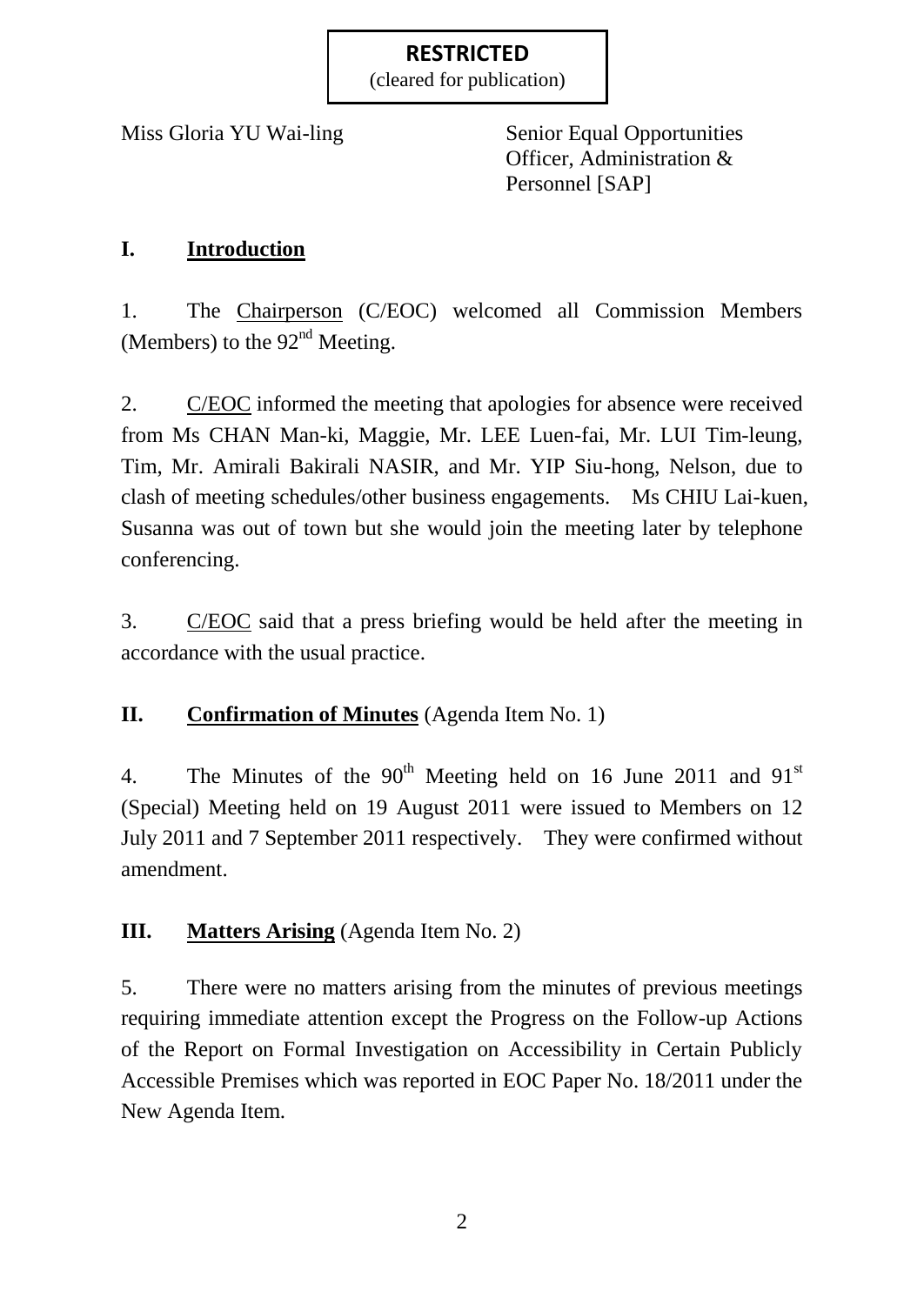(cleared for publication)

## **IV. New Agenda Items**

**Progress Report on the Follow-up Actions on the Formal Investigation on Accessibility** (EOC Paper No. 18/2011; Agenda Item No. 3)

6. D(Ops) briefed the Meeting on the salient points contained in EOC Paper No. 18/2011. The presentation of the latest progress had also been modified in response to Members' suggestion at the  $90<sup>th</sup>$  Meeting. Members noted that the adoption of our recommendation on assigning designated persons to co-ordinate and conduct regular access audits in individual departments of the Government was a significant step forward. It also facilitated the handling of access complaints received by the EOC.

7. In general, the progress of the follow-up actions on the technical and policy recommendations made in the Formal Investigation Report was satisfactory though there were still a few problems. Members noted that the Government had yet to commit to adopting universal design for its new premises and development projects, although it was accepted as a guiding principle. There was also no concrete commitment seen in developing strategies to deal with accessibility problems in divested properties, such as estates under the Tenants Purchase Scheme. Deficiencies in the public transport system had also not been systematically addressed. These outstanding issues could be policy areas to be followed up by the Working Group under the Policy and Research Committee (PARC) which looked into accessibility-at-large.

*(Ms Susanna CHIU joined the meeting by telephone-conferencing at this juncture.)*

8. C/EOC said that the Working Group under PARC would make an appointment with officials of the Transport and Housing Bureau to follow up on EOC's recommendations especially for those related to the transport system. Members would be provided with updated progress regularly.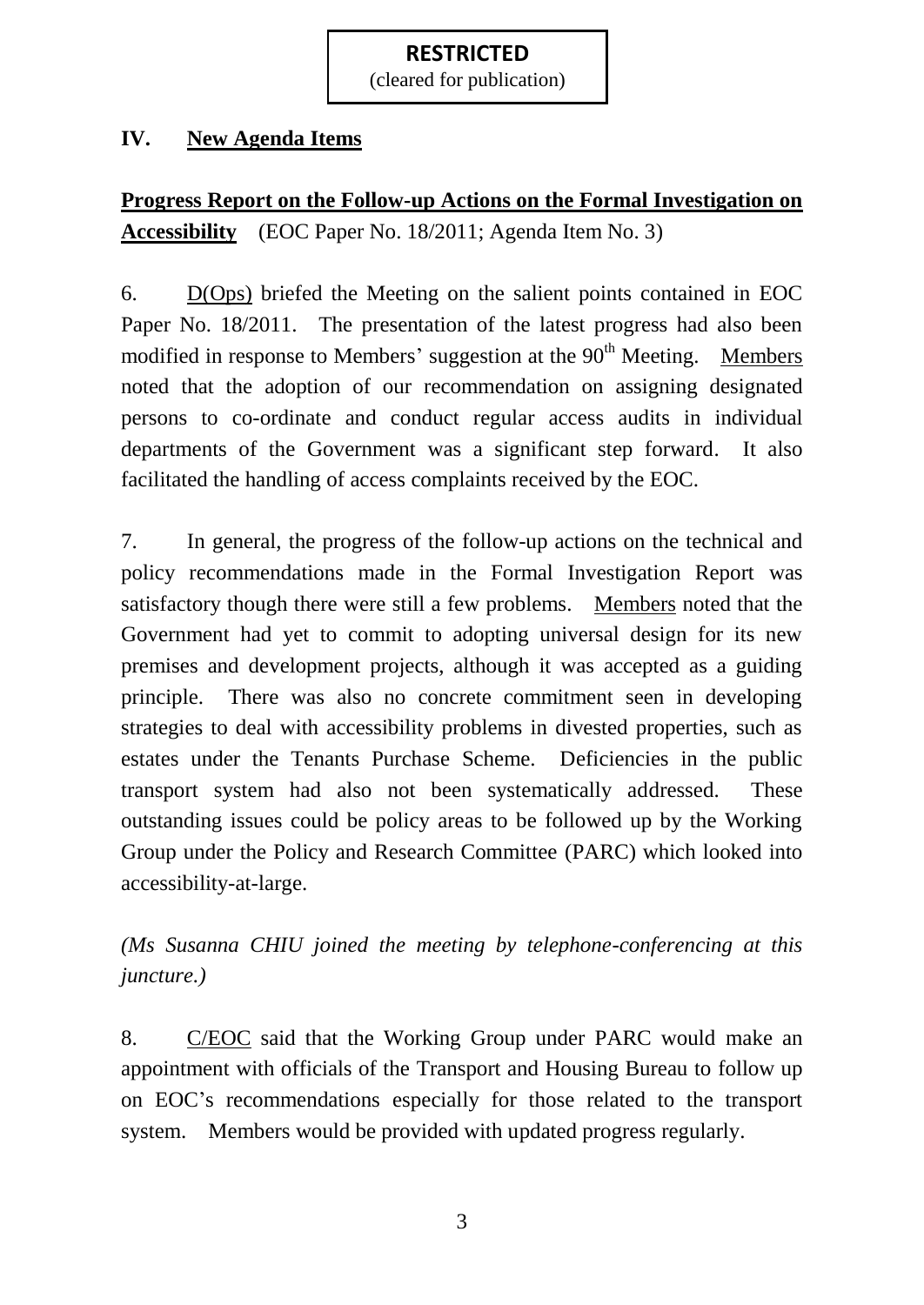(cleared for publication)

*(The Hon Frederick FUNG joined the meeting at this juncture.)*

**Review on Adjudication of Equal Opportunities Claims by the District Court** (EOC Paper No. 23/2011; Agenda Item No. 4)

9. C/EOC briefed Members on the background of EOC Paper No. 23/2011, which addressed the Judiciary's review paper "Review on Adjudication on Equal Opportunities Claims by the District Court". Members noted that the Judiciary recognized that anti-discrimination statues were social legislation with a view to protecting civil rights and that equal opportunities claims should be adjudicated in a speedy and inexpensive manner. To this end and in response to the EOC's recommendations in March 2009 on the establishment of an Equal Opportunities Tribunal (EOT), the Judiciary has proposed a number of recommendations in the above-mentioned review paper for seeking views from the public from 1 September 2011 until 31 October 2011. A summary of the Judiciary's 7 recommendations was in page  $40 - 41$  (page  $35 - 36$  for the Chinese version) of the Annex to the EOC Paper.

10. Members noted that subsequent to EOC's recommendations submitted to the Government in March 2009 on the establishment of an EOT, the Civil Justice Reform (CJR) had been implemented. The Judiciary took the view that a major area of concern indentified by the EOC, the passive role played by the Court, had been addressed to a large extent. It did not support the establishment of an EOT though it had accepted that there was room for further improvement even in the light of the implementation of CJR. In fact, the Judiciary's current recommendations for reform were similar to the features of the EOT recommended by the EOC. The principal recommendation was to replace technical pleadings with informal claim forms. A working group of judges was proposed to take forward this matter. The EOC would participate in the Judiciary's current review consultation by putting forward the views we had collected in our earlier stakeholders consultation, including those made in favour of setting up a separate EOT, for due consideration.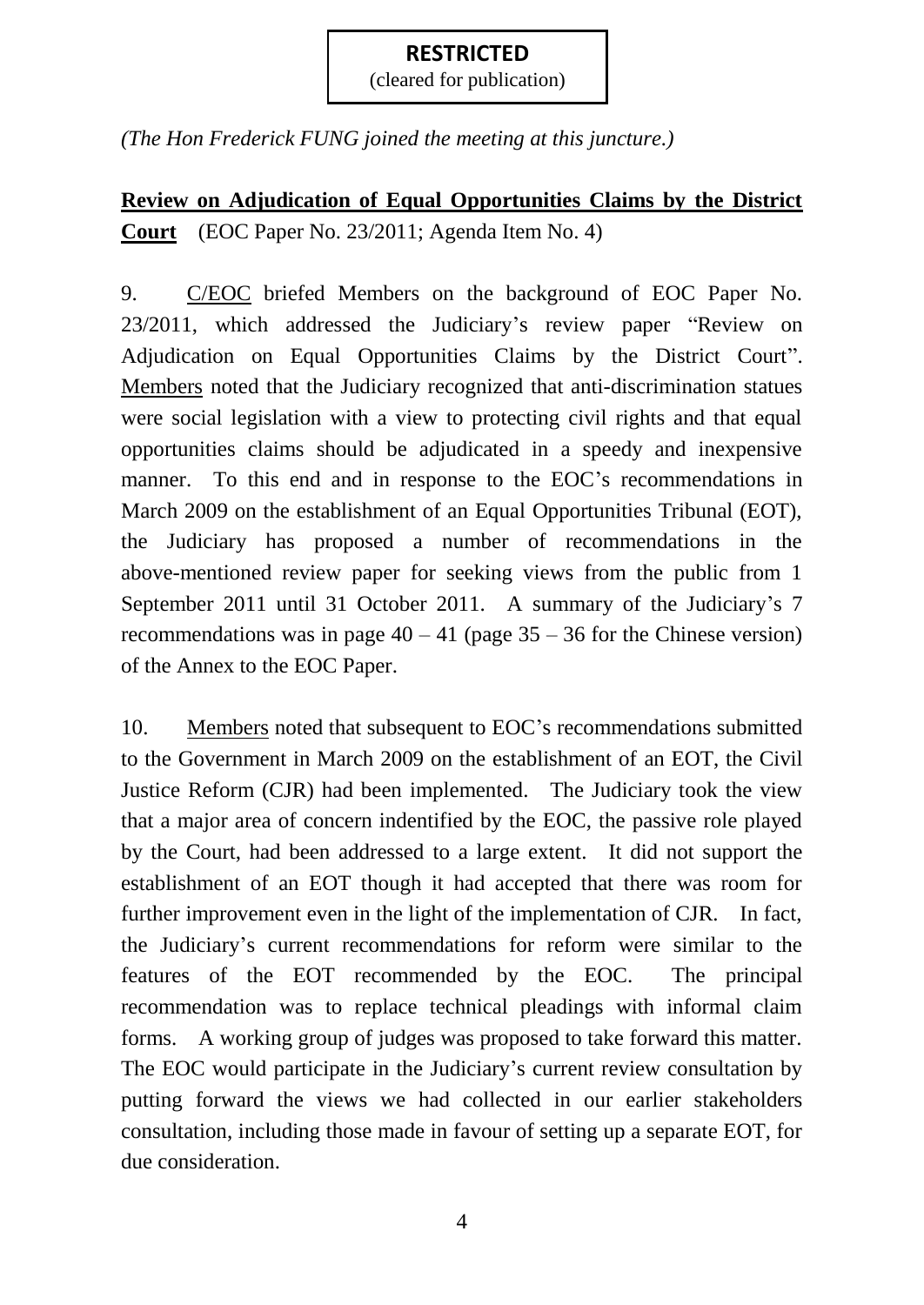(cleared for publication)

11. Members discussed the Judiciary's review. Ms Susanna CHIU commented that the current proposed reform in the Judiciary's review could be viewed as an interim step moving towards the final goal of setting up of a separate EOT. In response to her question on cost comparison between the reformed system proposed by the Judiciary and the EOT as recommended by EOC, C/EOC said that there probably would not be a major difference. The Hon Paul TSE expressed understanding to the Judiciary's reluctance in setting up too many specialized tribunals. In order to consider the matter more comprehensively, he suggested collecting more relevant data in the areas of cost, timing and expertise involved between Judiciary's recommendations and the EOT as recommended by EOC for comparison. Dr. Sandra TSANG echoed the need of collecting more relevant data for a more informed decision. She further suggested the EOC Office to present the information collected and the corresponding views in simple table form for easy comparison.

12. Members considered the consultation offered a good opportunity for all stakeholders and the public to give views on how best to improve the adjudication process for equal opportunities claims. C/EOC said that the EOC Office would collect more information and views on the matter for Members' consideration before submitting a consolidated view to the Judiciary.

**Annual EOC Forum** (EOC Paper No. 19/2011; Agenda Item No. 5)

13. C/EOC briefed Members on the previous discussions, the subsequent development and the relevant considerations for holding an Annual EOC Forum as contained in EOC Paper No. 19/2011.

## *(Dr. Maggie KOONG joined the meeting at this juncture.)*

14. Ms Susanna CHIU said that the annual forum should be similar to an Annual General Meeting of a public company for the EOC to provide more information to the public, share its management philosophies and initiatives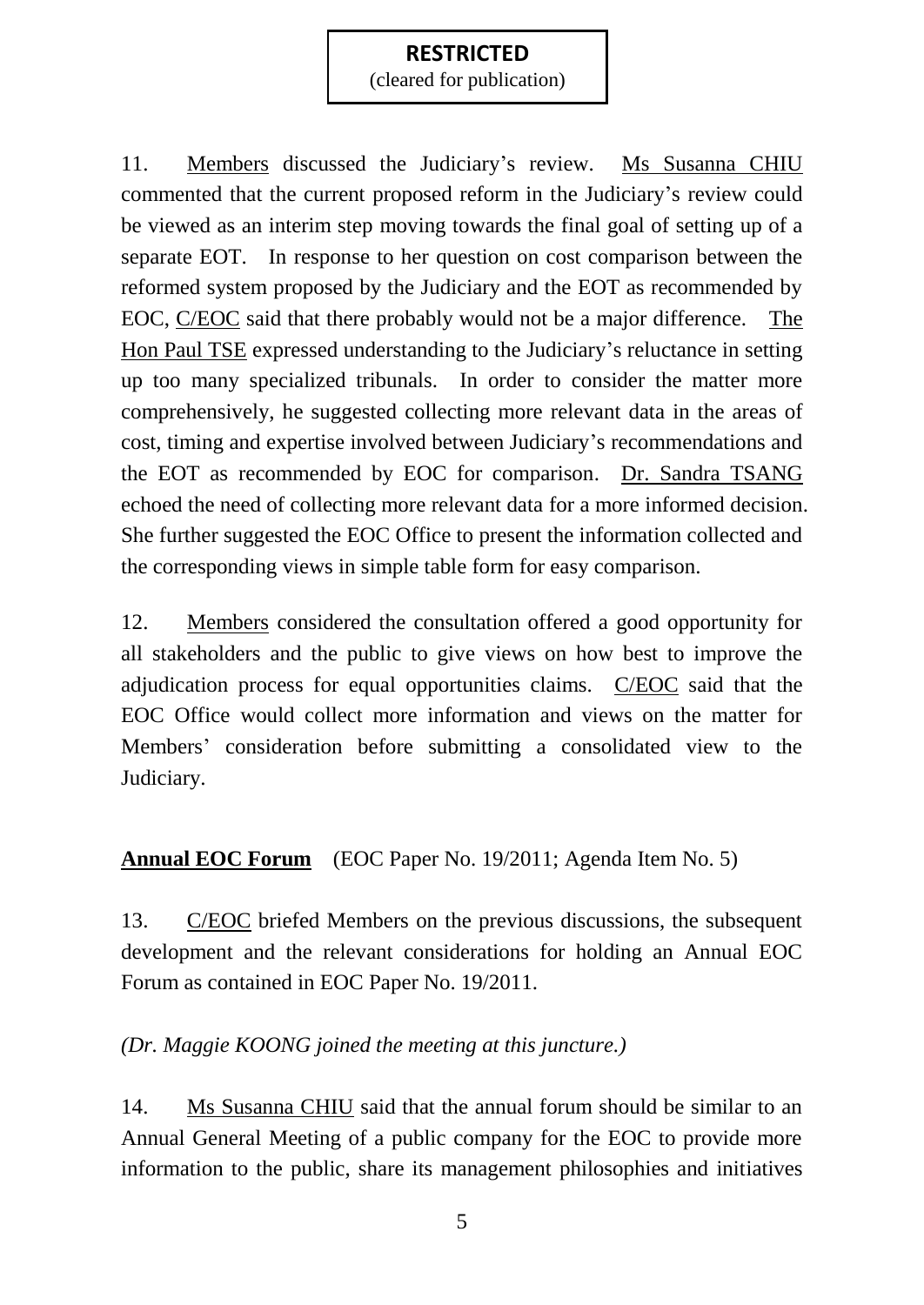(cleared for publication)

for future development and seek public response to them. It was to enhance EOC's transparency, corporate governance as well as EOC's corporate image. The Hon Frederick FUNG said that he was in support of holding a special open meeting annually or more frequently if necessary. Members could speak on their views and vision on the work of the EOC, including its operations, future work directions and resource allocations, etc.

15. Members deliberated on the subject and in general agreed that the EOC should hold such an event to enhance communication with the public, particularly when the EOC has reached its  $15<sup>th</sup>$  year mark in 2011. However, more deliberations on the details were needed, like the mode, content and scale of the event, and whether such an event should be organized annually. Dr. Maggie KOONG suggested organizing a brain-storming session for Members before holding the event under consideration, to review EOC's past performance and map out its future strategic directions in the 3-5 years ahead. If required, external consultant could be employed to facilitate the process. Members supported the suggestion and decided that the details of the EOC's public event in question could be further discussed and finalized during the brain-storming session. The EOC Office would prepare a framework paper to Members in advance to facilitate their discussion.

#### *(The Hon Paul TSE left the meeting at this juncture.)*

# **Six Monthly Review of EOC's Work (January – June 2011)** (EOC Paper No. 20/2011; Agenda Item No. 6)

16. EOC Paper No. 20/2011 provided a statistical representation of the work of the Commission, as well as major work / project progress and court actions undertaken for the period 1 January to 30 June 2011.

17. Members noted that the number of public enquiries had increased considerably when compared with the same period last year. The EOC Office had used more advertisement platforms to promote the concept of equal opportunities and the values of the EOC, including using MTR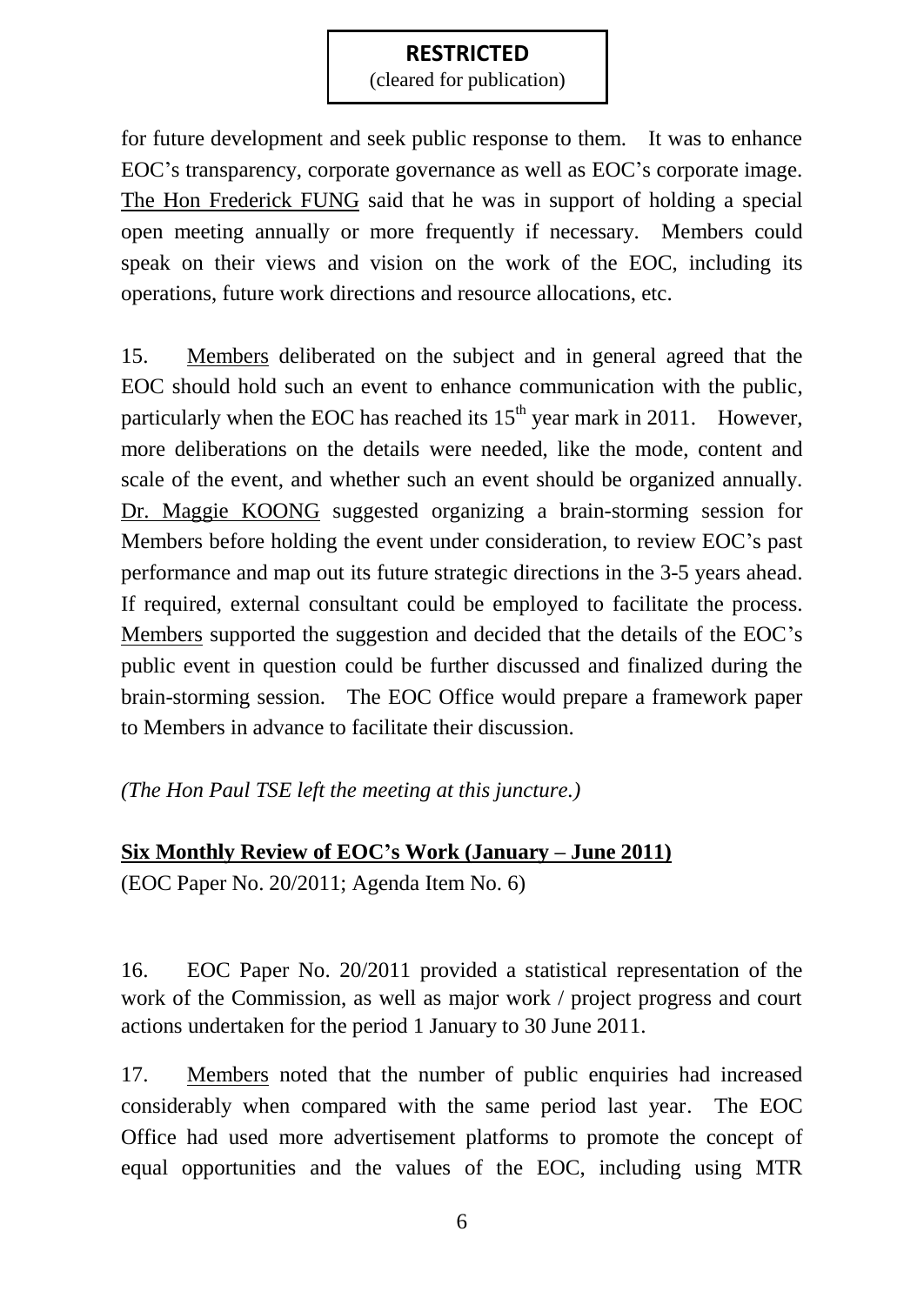(cleared for publication)

escalator's and station platform's advertising space, advertising on tram bodies and experimented on using Yahoo's homepage. Out-reaching efforts to enhance communication with ethnic minority communities had been strengthened with the employment of 3 part-time ethnic minority staff.

18. The Hon Frederick FUNG noted that there were only a few overseas seminars/conference that the EOC had participated in the last 18 months as listed in Annex I to EOC Paper No. 20/2011. He said that the EOC should not be deterred from attending worthwhile overseas sessions just because there were public criticisms on such spendings in the past. C/EOC said that the policy for attending overseas seminars/conferences had not changed. In fact, two Board Members had represented EOC to attend the International Forum on Women in Urban Development and Commemoration of the 15<sup>th</sup> Anniversary of the Fourth World Conference on Women in Beijing last September, and a few staff members had also gone to China to conduct training and promote EOC's work. The EOC would always give consideration to attend appropriate UN meetings and it was expected that there would be some important UN events on human rights in 2012 which we might consider attending. The Hon Frederick FUNG said that participating in overseas visits and conferences were important means for the EOC to share experience and best practices with its international counterparts as well as broaden the horizon of its Members and staff. The EOC should appropriately participate in these activities to help advance its work. Dr. John TSE added that the EOC could also invite suitable speakers/experts from overseas to conduct seminars/sharing sessions in Hong Kong on issues related to EOC's work. Ms Susanna CHIU suggested further discussion of this matter for arriving at a systematical approach to participation in local and overseas seminar/visits in the brain-storming session for Members as discussed earlier.

19. Members noted EOC Paper No. 20/2011.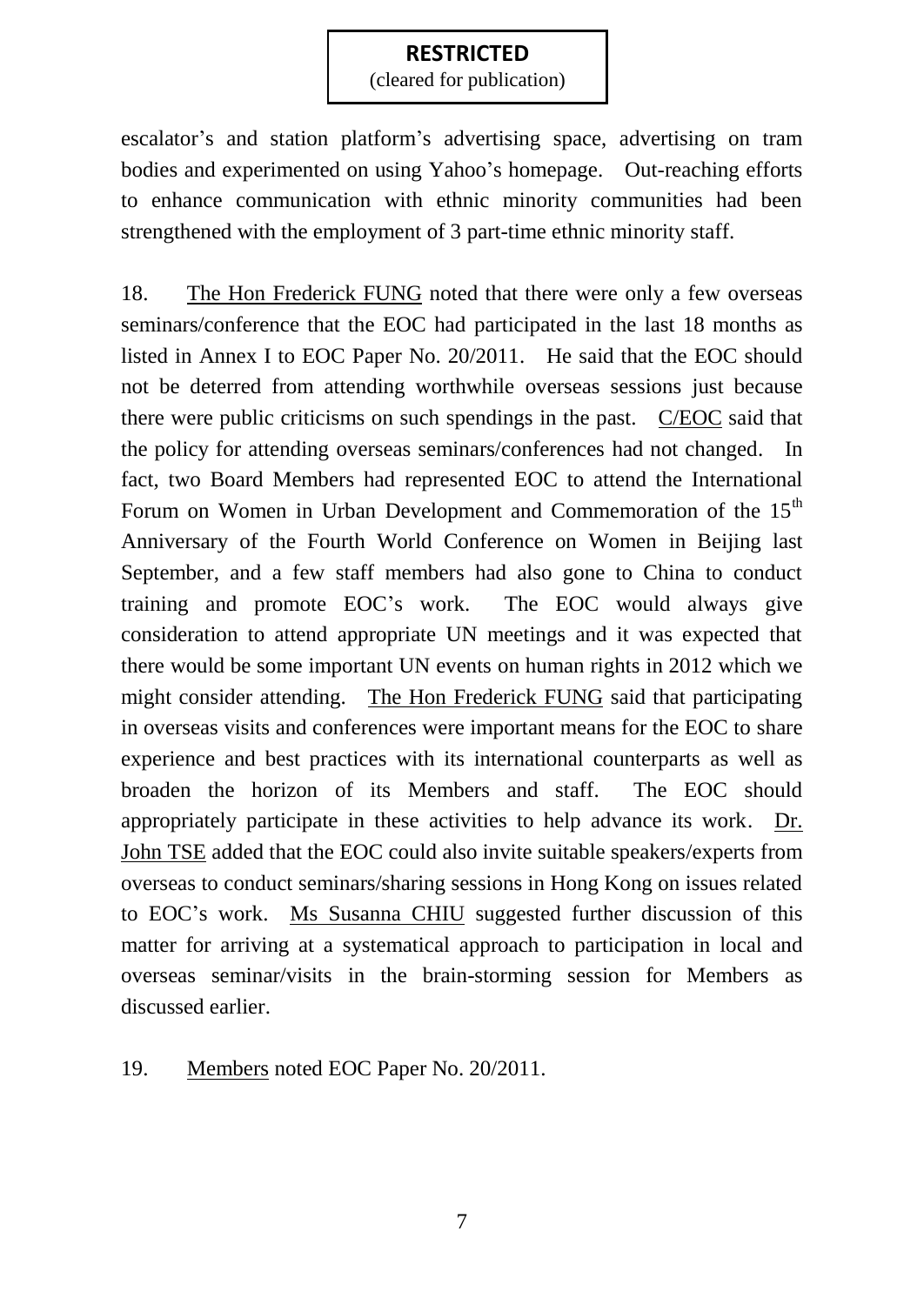(cleared for publication)

# **Reports of the Legal & Complaints Committee (LCC), Community Participation & Publicity Committee (CPPC), Policy and Research Committee (PARC) and Administration & Finance Committee (A&FC)** (EOC Paper No. 21/2011; Agenda Item No. 7)

20. EOC Paper No. 21/2011 contained information on the work of the respective EOC committees. C/EOC informed the Meeting that at the initiation of Ms Susanna CHIU, the Convener of A&FC, the EOC had entered a number of contests for awards recognizing excellence in various aspects of professional communications as well as good corporate governance. The contests that the EOC had participated included The Hong Kong Management Association 2011 Best Annual Reports Award, the Best Corporate Governance Disclosure Awards by the Hong Kong Institute of Certified Public Accountants and the Directors of The Year Award 2011 by The Hong Kong Institute of Directors. So far, the EOC's Annual Report 2010 had won two international awards, i.e. the International Mercury Award 2010/11 and the ARC Awards 2011, for its achievement in professional communications. These results were very encouraging.

21. For competing in the Directors of the Year Awards 2011 aimed to promote good corporate governance, C/EOC reported that the Convener and two Members of the A&FC, i.e. Ms Susanna CHIU, Ms Carmen CHAN and Mr. LEE Luen-fai, DPA and himself had attended an interview with the adjudicating Panel of the Hong Kong Institute of Directors on 6 September 2011. The result was awaited. In future, the EOC would endeavour to seek more recognition on various levels of its work with a view to building EOC's branding and image as we advocate for a pluralistic and inclusive society free of discrimination.

22. In response to comments made by The Hon Frederick FUNG on the format of the report of the work of the Administration and Finance Committee vide Appendix 4 to EOC Paper No. 21/2011, C/EOC accepted that the report style for all the committees should be consistent and that it should not be in the form of minutes of the respective committee meetings. As regards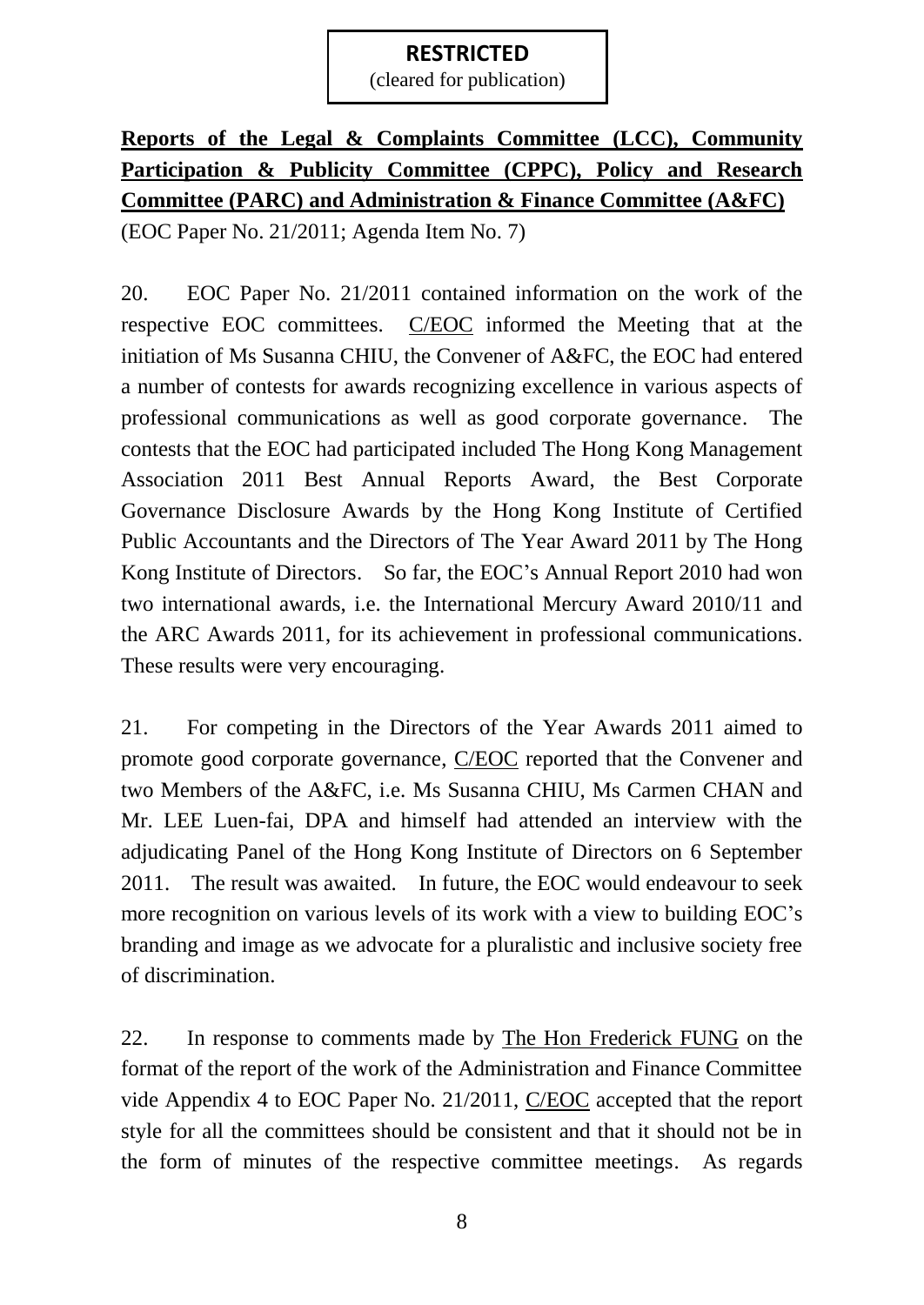(cleared for publication)

whether the names of Members providing views at committee meetings should be recorded in their minutes, it would be left to the respective committee to decide.

23. Members noted EOC Paper No. 21/2011.

**Procedure for electing Conveners and Deputy Conveners of EOC Committees** (EOC Paper No. 22/2011; Agenda Item No. 8)

24. EOC Paper No. 22/2011 sought Members' consideration and endorsement to the proposed proceedings for electing conveners and deputy conveners of EOC committees. A proposed election procedure incorporating Members' advice given earlier during the course of the last election exercise was in the Annex to the said paper.

## *(Mr. Z M QAMAR left the meeting at this juncture.)*

25. While the last elections were held at the respective committee meetings, it was the general view at this meeting that the elections should be held at one go at the first Board meeting after Members had been appointed as this would be more efficient and straight forward. Views differed as to whether the respective committee's agreement for the appointment was necessary if there was only one nomination for the post. Ms Carmen CHAN expressed that it was good governance to seek the agreement of the committee concerned in this case, as one nomination (including self nomination) was sufficient to be eligible for election, and we should continue with this procedure used in the last election. The Hon Frederick FUNG also suggested spelling out clearly the commencement and closing dates for nominations and the date of election, where practicable. The EOC Office would further refine the proposed election procedure taking into account views expressed. Members' advice would be sought again in due course.